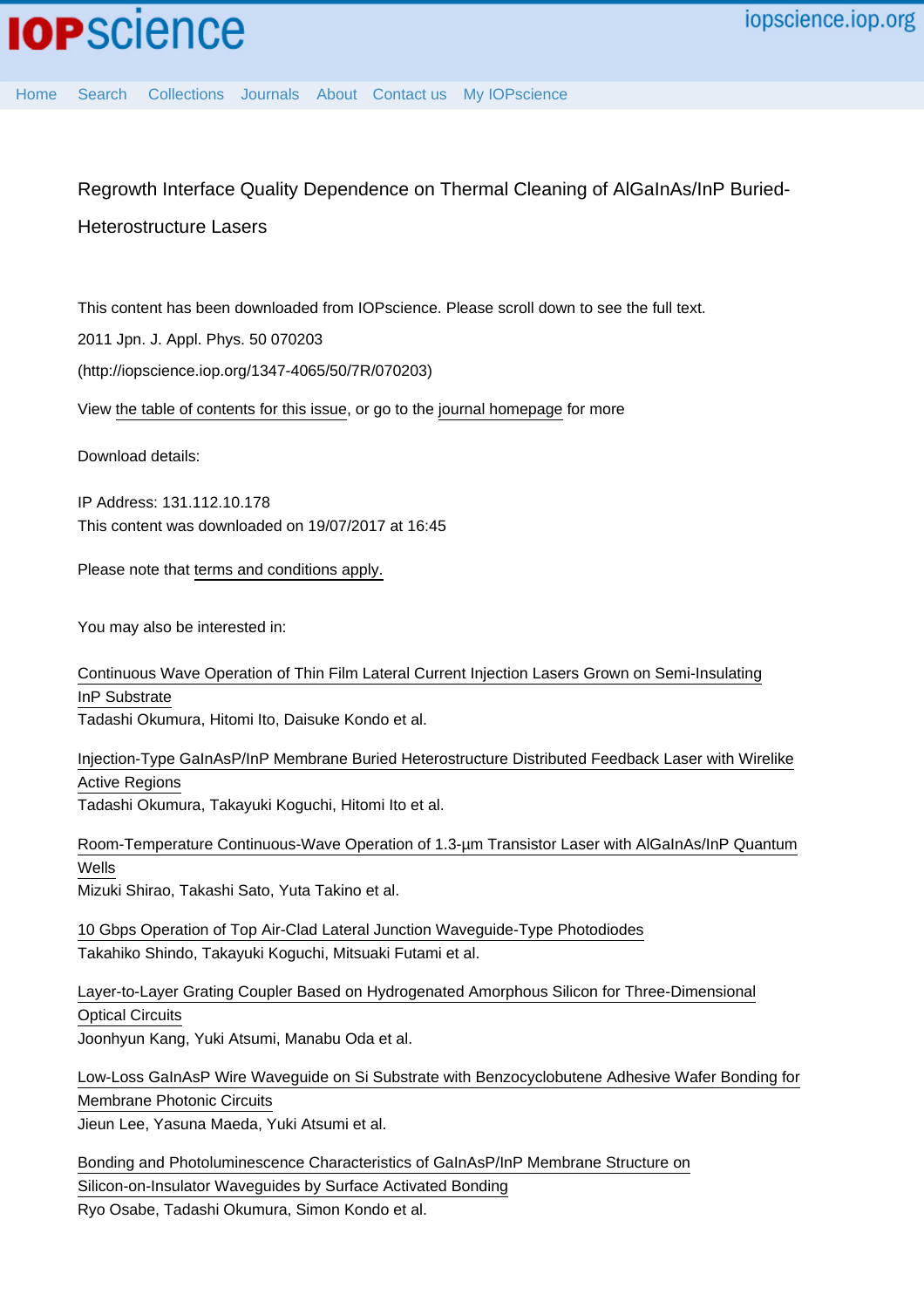## Regrowth Interface Quality Dependence on Thermal Cleaning of AlGaInAs/InP Buried-Heterostructure Lasers

Yuta Takino<sup>1</sup>, Mizuki Shirao<sup>1</sup>, Takashi Sato<sup>1</sup>, Nobuhiko Nishiyama<sup>1\*</sup>, Tomohiro Amemiya<sup>1,2</sup>, and Shigehisa Arai<sup>1,2</sup>

<sup>1</sup>Department of Electrical and Electronic Engineering, Tokyo Institute of Technology, Meguro, Tokyo 152-8552, Japan <sup>2</sup> Quantum Nanoelectronics Research Center, Tokyo Institute of Technology, Meguro, Tokyo 152-8552, Japan

Received November 13, 2010; accepted April 7, 2011; published online July 5, 2011

The effect of in-situ thermal cleaning on the regrowth interface quality of 1.3 µm AlGaInAs/InP buried-heterostructure lasers prepared by organometallic vapor-phase epitaxy (OMVPE) was investigated. It was proven that the regrowth interface quality can be quantitatively evaluated on the basis of the surface recombination velocity determined from the electroluminescence property below the threshold, and the tendency of the characteristics agreed with the lasing properties. As a result of a successful operation with the stripe width of 3.6 um, treated by the thermal cleaning process at a temperature of 450 °C for 30–60 min in a PH<sub>3</sub> atmosphere, an internal quantum efficiency of approximately 70% was achieved.  $\oslash$  2011 The Japan Society of Applied Physics

The AlGaInAs/InP alloy system is very attractive for achieving low-cost and low-power semiconductor laser modules for optical communications. This is due to the fact that it is suitable for thermoelectric-coolerless operation, $1-3$  because its conduction band offset  $(\Delta E_c = 0.75 \Delta E_g)$  is larger than that of the GaInAsP/InP system  $(\Delta E_c = 0.40 \Delta E_g)^{4}$  This large conduction band offset leads good electron confinement and differential gain even at high temperature operation range.<sup>[5,6\)](#page-3-0)</sup> In addition, in optical fiber communication applications, buried-heterostructure (BH) lasers have been adopted over lasers with a ridge structure because of their advantages such as low operation current, stable output beam pattern, and high-speed operation.<sup>[7–9\)](#page-3-0)</sup> Thus, the combination of the material system and the structure has good potential as high performance lasers. $9-12$ 

However, it is difficult to realize BH lasers based on the AlGaInAs/InP system since the Al-containing layers are easily oxidized during fabrication. The oxidation prevents high-quality crystal growth during embedding growth, resulting in not only poor lasing characteristics but also low reliability.<sup>[12\)](#page-3-0)</sup> Therefore, a process for removing the oxidized Al-containing layers or prevent oxidation itself is required. Various methods have been investigated towards achieving this objective, for example, cleaning before regrowth, $7,8$ ) adopting the narrow-stripe selective organometallic vapor-phase-epitaxy (NS-OMVPE) method, $9$  and in-situ etching prior to regrowth.<sup>[13\)](#page-3-0)</sup> The lasing, modulation and other characteristics of AlGaInAs/InP BH lasers subjected to these methods have been reported.<sup>[7–14\)](#page-3-0)</sup> However, quantitative studies of the regrowth interface quality of BH structures have not been reported.

In this paper, we report the influence of in-situ thermal cleaning on the interface quality determined by evaluating the surface recombination rate at the regrowth interfaces from the electroluminescence slope efficiency below the threshold.

The structure of the fabricated AlGaInAs/InP BH laser is shown in Fig. 1. The initial wafer was grown on a (100) n-InP substrate by the OMVPE technique. It consists of (i) a 500-nm-thick n-InP cladding layer, (ii) a 30-nm-thick n-AlInAs layer, (iii) five 1.4% compressively strained (CS)  $Al<sub>0.15</sub>Ga<sub>0.12</sub>In<sub>0.73</sub>As quantum-wells (5QWs, 5-nm-thick)$ for 1.3  $\mu$ m wavelength) with 10-nm-thick  $-0.7\%$  tensile-



Fig. 1. (Color online) Structure of the fabricated BH lasers.

strained (TS)  $\text{Al}_{0.25}\text{Ga}_{0.32}\text{In}_{0.43}\text{As barrier layers sandwiched}$ between 100-nm-thick AlGaInAs graded-index separateconfinement-heterostructure (GRIN-SCH) layers, (iv) a 30 nm-thick p-AlInAs layer, (v) a 30-nm-thick p-InP layer, and (vi) a 30-nm-thick GaInAs layer.

Using a  $SiO<sub>2</sub>$  mask, mesas of various widths  $(2, 3, 5, 7, 10, 10)$ 20, and  $50 \mu m$ ) were formed by wet and dry etching. First, the GaInAs and the Al-containing layers (about 450 nm thick) were etched by a bromomethane solution  $(Br_2/CH_3OH = 1 : 1000)$  to reach the n-InP cladding layer. After etching, the actual mesa stripes narrowed by approximately  $1.4 \mu m$  compared with the original mask since the etching process is isotropic. Second, additional etching to the depth of 300 nm was achieved by  $CH<sub>4</sub>/H<sub>2</sub>$  reactive-ion etching (RIE). This was followed by wet cleaning with  $Br_2/CH_3OH = 1 : 40000$ ,  $H_2SO_4/H_2O_2/H_2O = 1 : 1 : 40$ , and 1% BHF to clean the entire surface and the Alcontaining region, and to remove the oxidized layer, respectively. Then, the wafer was immediately loaded into the OMVPE reactor and exposed to thermal cleaning in a PH<sub>3</sub> atmosphere to expose a fresh regrowth surface prior to the growth of current-blocking layers. In this process, the reactor temperature was fixed at  $450^{\circ}$ C on the basis of the results of our initial experiment with various cleaning temperatures ranging from  $250^{\circ}$ C to  $450^{\circ}$ C. The lasing characteristics of devices prepared at a cleaning temperature of  $250^{\circ}$ C, which is the temperature for GaInAsP/InP regrowth, were found to be poor compared with those obtained from devices prepared at a cleaning temperature of 450 °C. Cleaning times of 15, 30, 45, 60, and 90 min were used. Current-blocking layers consisting of 100-nm-thick n-

E-mail address: n-nishi@pe.titech.ac.jp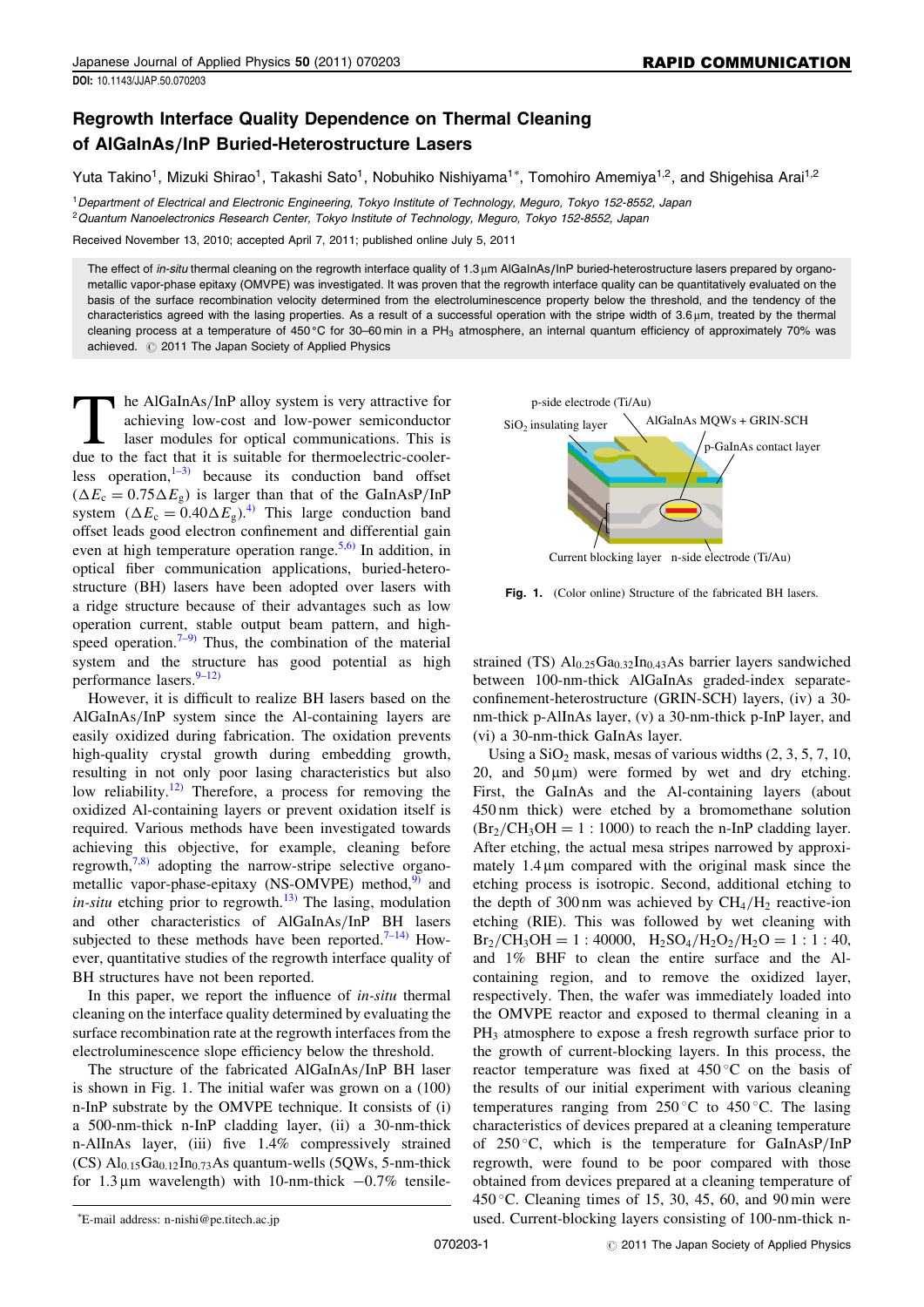

**Fig. 2.** (Color online)  $I-P$  characteristics for 60 min cleaning  $(L = 500 \,\text{\mu m})$ .



**Fig. 3.** (Color online) Detailed view of  $I-P$  characteristics below threshold for 60 min cleaning  $(L = 500 \,\text{\mu m})$ .

InP, 200-nm-thick p-InP, and 300-nm-thick n-InP were selectively grown to bury the mesa stripes. After removing the  $SiO<sub>2</sub>$  mask and the GaInAs layer, the wafer underwent the second regrowth of a  $1.6$ - $\mu$ m-thick p-InP cladding layer and a 50-nm-thick  $p^+$ -GaInAs contact layer. After polishing the substrate, Ti/Au electrodes were evaporated and laser cavities were formed by cleavage.

Figure 2 shows the I–L characteristics under a room temperature continuous-wave (RT-CW) operation for various stripe-width devices with a cavity length of  $500 \mu m$  and subjected to a 60-min cleaning process, and Fig. 3 shows a detailed view of the I–L characteristics below the threshold. The lasing wavelength was  $1.34 \mu m$ . The threshold current  $I_{\text{th}}$ , threshold current density  $J_{\text{th}}$ , and external differential quantum efficiency  $\eta_d$  for various stripe widths are listed in Table I. CW operation was not obtained for the device with a stripe width of  $48.6 \mu m$  because these devices were not bonded to the heatsinks.

Since  $J_{\text{th}}$  decreased with stripe width and  $\eta_{\text{d}}$  was considerably reduced at stripe widths of less than  $1.6 \,\mu m$ , this tendency can be attributed to non radiative recombination at the regrowth interface. We evaluated the sidewall recombination velocity S using  $15$ )

$$
\frac{\eta_{\text{spon,BH}}}{\eta_{\text{spon,BH0}}} = 1 - \frac{\frac{2S \cdot \tau}{W - 2W_{\text{d}}}}{1 + \frac{S \cdot \tau}{L_{\text{D}}} \coth\left(\frac{W - 2W_{\text{d}}}{2L_{\text{D}}}\right)},\qquad(1)
$$

Table I. Stripe width dependence of fundamental lasing properties  $(L = 500 \,\text{µm}).$ 

| Stripe width<br>W<br>$(\mu m)$ | Threshold<br>current<br>$I_{\text{th}}$<br>(mA) | Threshold current<br>density<br>$J_{\rm th}$<br>(A/cm <sup>2</sup> ) | External differential<br>quantum efficiency<br>$\eta_{\rm d}$<br>$(\%)$ |  |  |
|--------------------------------|-------------------------------------------------|----------------------------------------------------------------------|-------------------------------------------------------------------------|--|--|
| 0.6                            | 12.9                                            | 4300                                                                 | 22                                                                      |  |  |
| 1.6                            | 9.5                                             | 1188                                                                 | 39                                                                      |  |  |
| 3.6                            | 13.9                                            | 772                                                                  | 55                                                                      |  |  |
| 5.6                            | 19.3                                            | 689                                                                  | 63                                                                      |  |  |
| 8.6                            | 27.7                                            | 644                                                                  | 58                                                                      |  |  |
| 18.6                           | 58.8                                            | 632                                                                  | 48                                                                      |  |  |



non-radiative recombination center regrowth interface

Fig. 4. (Color online) Cross-sectional structure around the active region.

where  $\eta_{\text{spon,BH}}$  is the spontaneous emission efficiency (measured from Fig. 3) at a low injection current level;  $\tau$ is the carrier lifetime of the BH structure when  $S = 0$ ;  $L<sub>D</sub>$  is the diffusion length, which is  $5 \mu m$  in AlGaInAs;<sup>[16\)](#page-3-0)</sup> W is the stripe width; and  $W_d$  is the "dead layer thickness<sup>17)</sup>". However, in this study, we have assumed  $W_d$  to be negligible as  $W \gg W_d$  because the  $W_d$  considered as the lattice defect region owing to the oxidation of Al-containing layers was found to be very thin from our TEM measurements. Furthermore,  $\eta_{\text{spon,BH0}}$  is the spontaneous emission efficiency of the 48.6-m-wide-stripe BH laser with the same cleaning time for normalization. Figure 4 shows the cross-sectional structure of the active region and the regrowth interface. If there are no non radiative recombination centers at the regrowth interface, which corresponds to  $S \cdot \tau = 0$ , the normalized spontaneous emission efficiency  $\eta_{\rm spon,BH}/$  $\eta_{\rm spon,BHO}$  should approach a value of 1 even for a narrow stripe width.

Figure 5 shows the normalized spontaneous emission efficiency of BH lasers with a cavity length  $L$  of 500  $\mu$ m as a function of the stripe width. From these data and eq. (1), the  $S \cdot \tau$  product was estimated, by the least-squares method, to be 619 (poor fitting), 307, 315, 343, and 1723 nm for cleaning time periods of 15, 30, 45, 60, and 90 min, respectively. However, in the case of the 15-min cleaning process, the  $\eta_{\text{spon,BH}}/\eta_{\text{spon,BH0}}$  value did not reach 1 even for wide-stripe (e.g.,  $8.6$  or  $18.6 \mu m$ ) samples because of the large non-radiative recombination components observed throughout the stripe, not only at the side walls of the stripe. Thus clear improvement was observed for the cleaning time range from 30 to 60 min compared with 15 and 90 min.